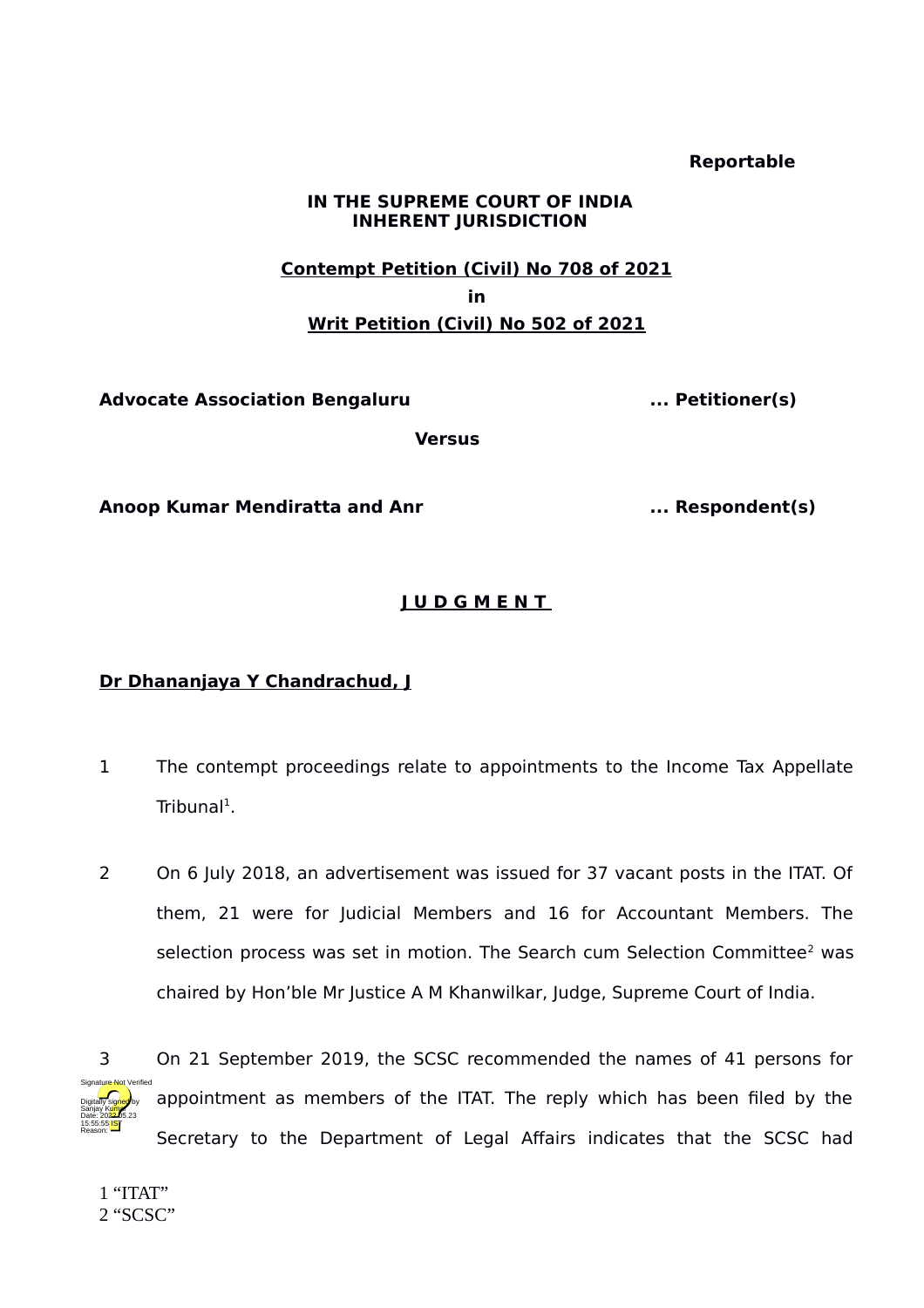recommended 28 persons (16 as Judicial Members and 12 as Accountant Members) in the main list and an additional 13 persons in the wait list. The recommendations were received by the Department of Legal Affairs on 3 October 2019 and were submitted on 16 October 2019 for consideration and approval of the Appointments Committee of the Cabinet<sup>[3](#page-1-0)</sup>. The ACC approved 13 persons for appointment on 11 September 2021 and 9 persons on 1 October 2021. Thus, appointments of a total of 22 candidates were approved. Offers of appointment were issued by the Department of Legal Affairs on 11 September 2021 and 1 October 2021.

- 4. Out of 28 recommendations in the main list and 13 in the wait list, the ACC selected 16 persons from the main list and 6 from the wait list. Since the SCSC had recommended the names of 41 persons for appointment (28 in the main list and 13 in the wait list) and 22 persons have been selected, 19 persons remain to be appointed.
- 5. On 16 December 2021, this Court, while issuing notice in these proceedings, observed thus:

"We are informed by the learned Attorney General that 37 vacancies were advertised in the Income Tax Appellate Tribunal. The Search-cum-Selection Committee of the Supreme Court recommended 28 names, out of which 16 persons are being considered for appointment as Members – Judicial and 6 persons as Members-Technical. The learned Attorney General assures us that the appointments would be made by the end of this month.

So far as the remaining recommended names are concerned, the learned Attorney General submits that the Government has not yet cleared the names due to certain inputs received from IB Report(s) as also Medical Report(s) which are still being examined.

<span id="page-1-0"></span>In view of the same, we direct the learned Attorney General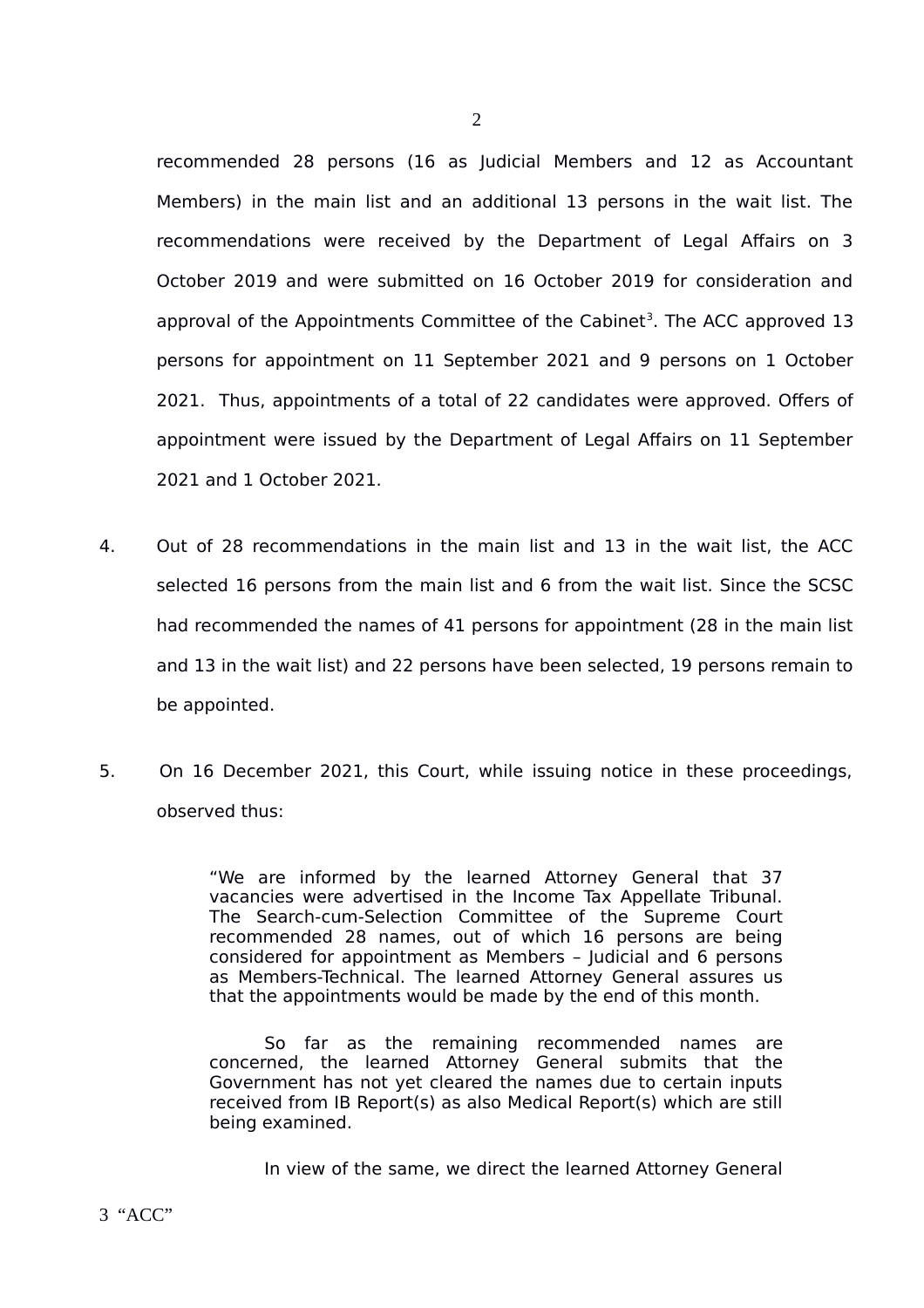to produce the concerned file on the next date of hearing and place the same before the Bench for its perusal.

The Respondents are at liberty to file a counter affidavit in the meantime, if necessary."

- 6. In pursuance of the above directions, Mr K K Venugopal, Attorney General for India has tendered copies of the file pertaining to the appointment of the members of the ITAT, pursuant to the recommendations of the SCSC for perusal by the Court.
- 7. We have heard Mr R Basant, senior counsel appearing on behalf of the petitioner and Mr K K Venugopal, Attorney General for India for the Respondents. Mr Arvind Datar, senior counsel has assisted the Court as *amicus curiae*.
- 8. Mr R Basant submitted that:
	- (i) Though 41 persons were recommended by the SCSC (28+13), 22 persons were selected by the ACC leaving 19 persons yet to be appointed;
	- (ii) 19 new vacancies have since arisen as a consequence of which 38 vacancies remain unfilled in the ITAT;
	- (iii) 22 persons who have been selected by the ACC have been selectively appointed both from the main list and the wait list, as a consequence of which only 16 out of 28 in the main list have been appointed and 6 out of 13 have been appointed from the wait list; and
	- (iv) In making its selection, the ACC has placed reliance on certain reports and feedback obtained subsequent to the recommendations of the SCSC, none of which have been placed before the SCSC which was chaired by a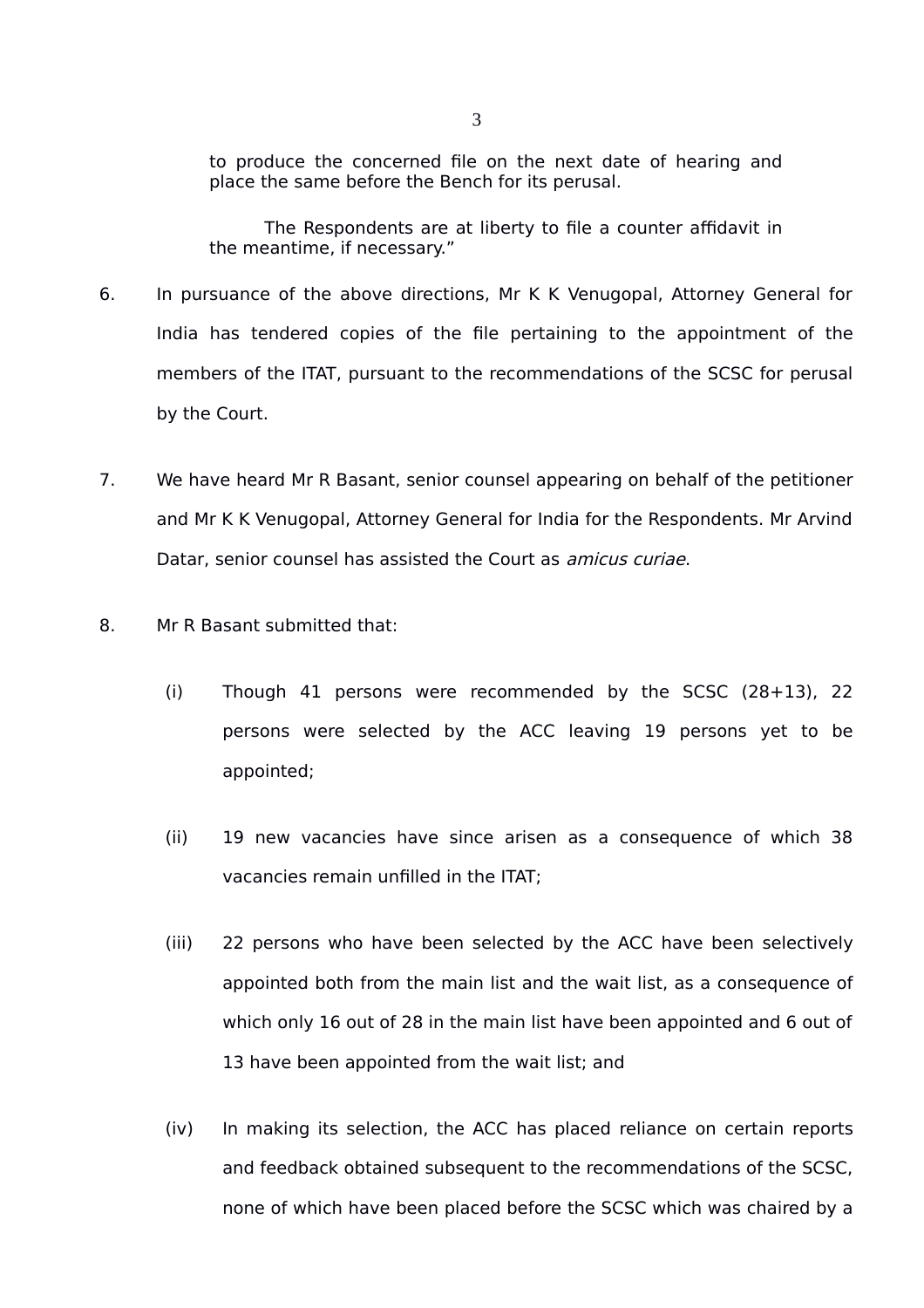Judge of the Supreme Court.

- 9. Mr Arvind Datar, amicus curiae, urged the following submissions:
	- (i) Since the SCSC had recommended 28 persons in the main list and 13 in the wait list, no person in the wait list could be or ought to have been appointed unless the main list was exhausted;
	- (ii) The ranking which has been indicated in the recommendations of the SCSC should not be deviated from and must be followed;
	- (iii) Section 184(7) of the Tribunal Reforms Ordinance 2021 contained a provision requiring the SCSC to recommend two candidates for each vacancy and though this provision was struck down in the judgment of the three-Judge Bench of this Court dated 14 July 2021, the same provision has been re-enacted in Section 3(7) of the Tribunals Reforms Act, 2021; and
	- (iv) Any inputs obtained subsequent to the recommendations of the SCSC from any other source must be placed before the SCSC in order to enable it to consider whether any modification in its recommendations is necessitated on the basis of tangible material which has come to the knowledge of the competent authority subsequent to the recommendations of the SCSC.
- 10. On the other hand, Mr K K Venugopal, learned Attorney General for India submitted that: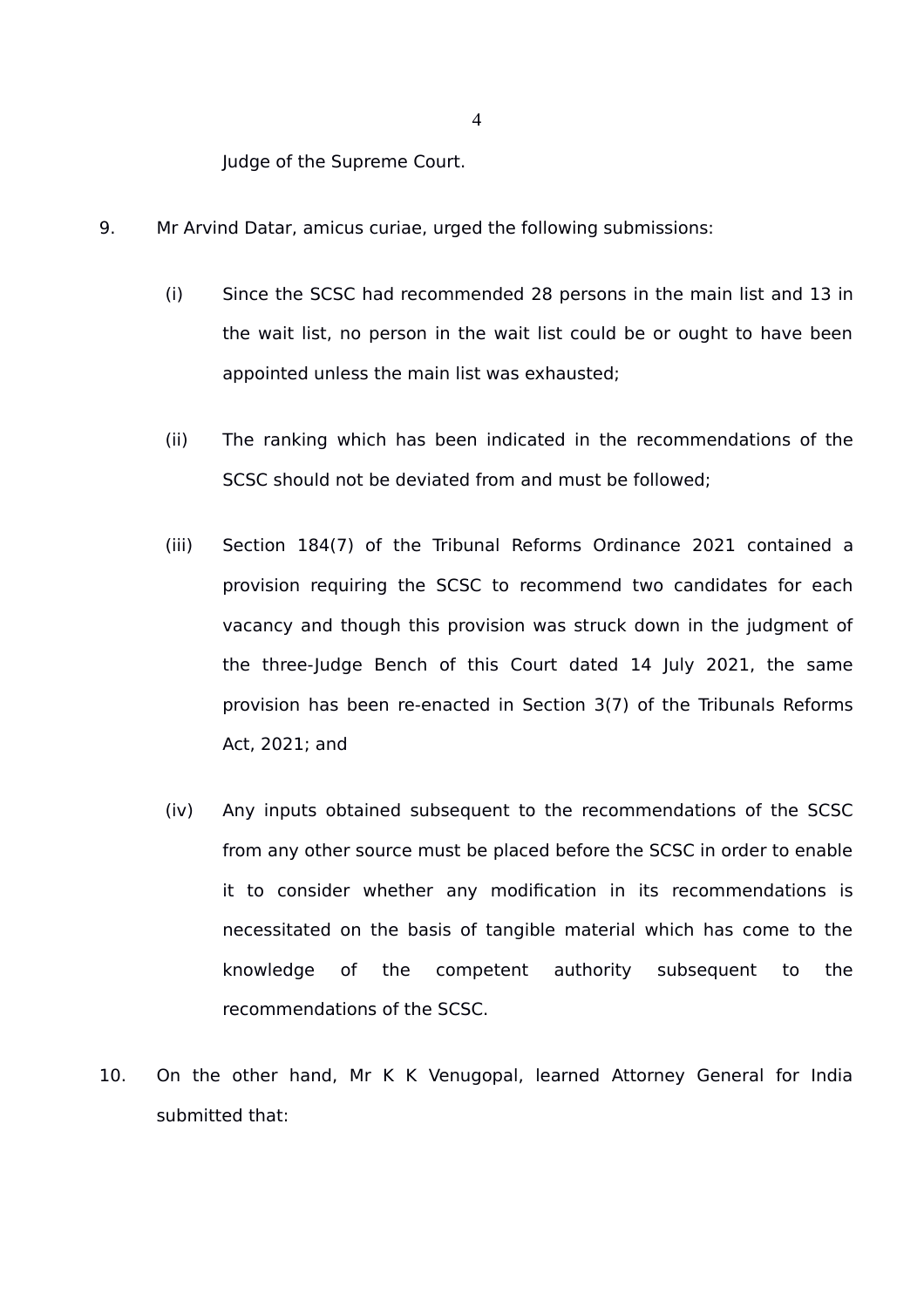- (i) The SCSC has recommended 28 candidates in the main list and 13 candidates in the wait list. Appointment of candidates in the wait list is legitimate where appointments are not made from the main list or persons in the main list have not accepted appointment;
- (ii) Section 3(7) of the Tribunals Reforms Act 2021 contemplates that two names have to be recommended against each vacancy and, hence, the names in the wait list have been considered by the competent authority, together with the list of names which were submitted in the main list;
- (iii) In some cases, it has come to the notice of the competent authority that there are penalty proceedings against the candidate under the provisions of the Income Tax Act, 1961.
- (iv) No case for the exercise of the contempt jurisdiction has been made out since:
	- (a) The Finance Secretary is not concerned with the appointment of the Members of the ITAT under the Allocation of Business Rules 1961; and
	- (b) The then Secretary, Department of Legal Affairs has since been appointed as a Judge of the High Court on 25 February 2022.
- <span id="page-4-0"></span>11 The Attorney General, however, has fairly submitted that where subsequent inputs have been drawn to the attention of the competent authority after the submission of the recommendations by the SCSC, it is fair and proper that these comments, together with the original Intelligence Bureau<sup>[4](#page-4-0)</sup> report, are remitted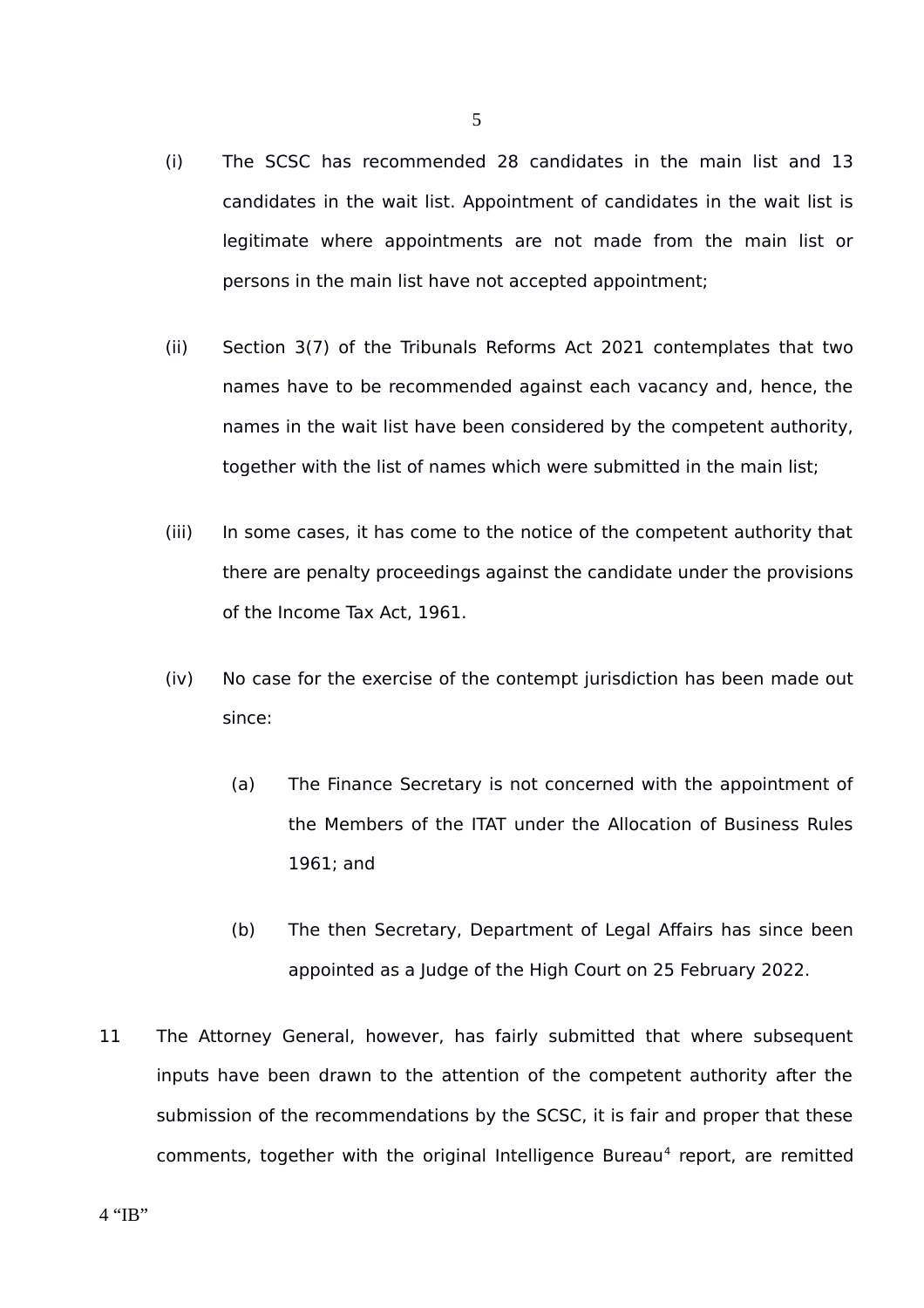back to the SCSC to enable it to apply its mind to the material which is placed before it. Along the same lines, it has been stated by the learned Attorney General that, in the future, it would be ensured that:

- (i) All inputs which are available with the Government whether from the IB or from any other source including the Central Board of Direct Taxes<sup>[5](#page-5-0)</sup> should be placed before the SCSC in advance, before it makes its recommendations, so that these inputs are duly borne in mind in an appropriate manner before the recommendations are finalized; and
- (ii) In the present case, the objections of the competent authority to some of the recommendations made by the SCSC should be placed for consideration by the SCSC.
- <span id="page-5-0"></span>12 In pursuance of the order dated 16 July 2021, the relevant file has been placed before the Court. It would not be appropriate for this Court to discuss or refer to individual names of candidates from the recommendations which have been made by the SCSC or from the file note. It would suffice, however, to note that the file contains a feedback sheet for candidates recommended by the SCSC for Members of the ITAT; there being two separate sheets dated 8 September 2021 and 29 September 2021. Against the name of each candidate recommended for appointment either as Judicial Member or, as the case may be, Accountant Member, there is a column which tabulates the "IB Report"; another column which reads as "Feedback" and a final column containing "Remarks". The real bone of contention would pertain to the column which is titled as "Feedback". The file note does not indicate the underlying material on the basis of which the feedback is formulated or the process which is followed before arriving at the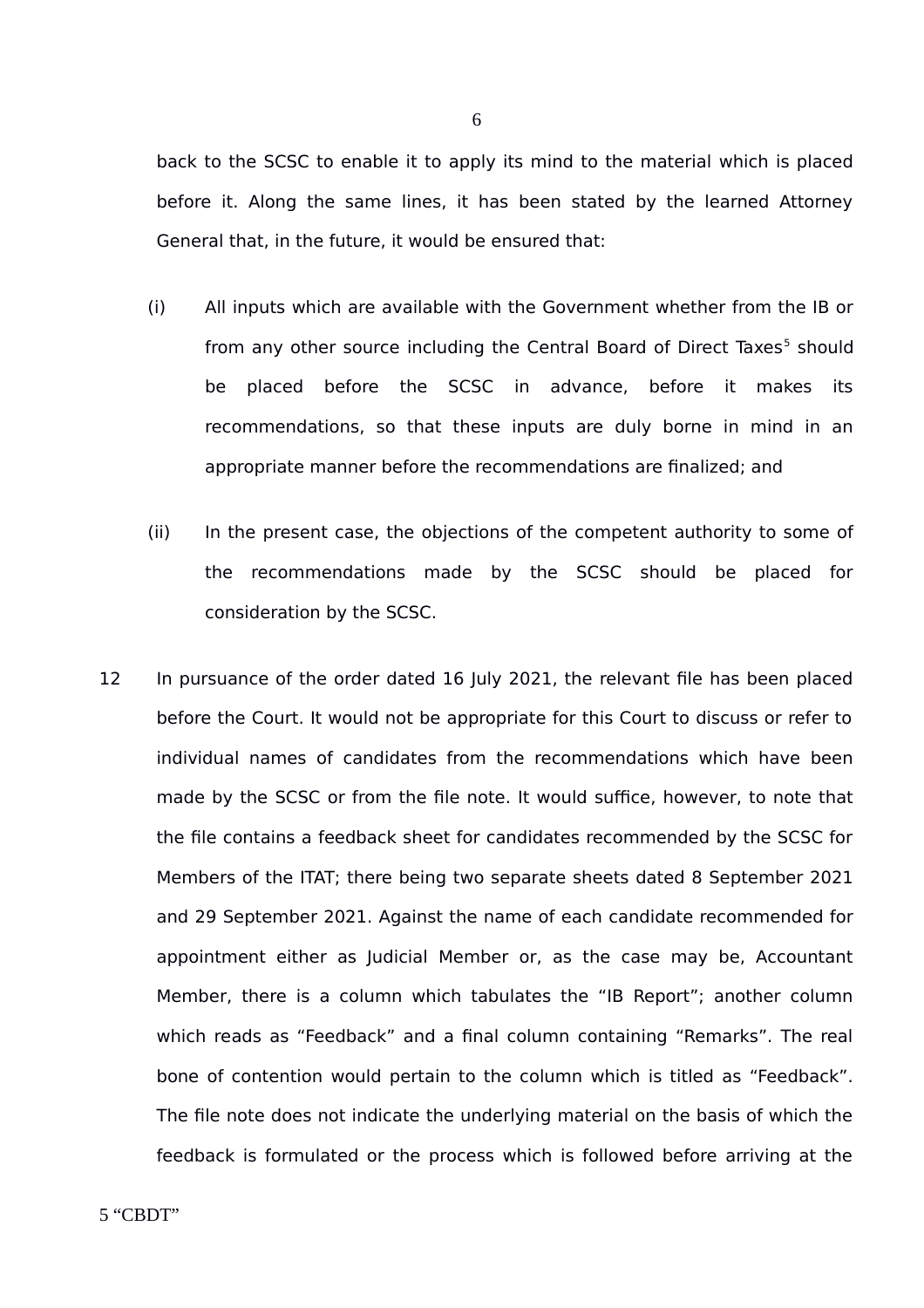feedback. In many cases, we find from the tabulation that the feedback is diametrically at variance with the contents of the IB report. The IB report under the extant procedure is placed before the SCSC before the process of shortlisting takes place and candidates are called for interview. Hence, the candidates who are recommended by the SCSC are those who had been cleared by the IB after verifying their credentials, integrity, character and other relevant aspects. Evidently, many of the comments which are contained in the feedback column are of a subjective nature without any disclosure of underlying material. This would substantially detract from the fairness of the process. If, in an exceptional case, subsequent to the formulation and submission of recommendations of the SCSC, any tangible material comes to the knowledge of the competent authority, it is only proper and appropriate, as the Attorney General submits, that such material should be placed before the SCSC. We are in agreement with the submission of the Attorney General that as a general practice, all inputs bearing on the candidature of each prospective applicant under consideration, whether the inputs emanate from the IB or from any other source, ought to be placed by the Union Government on the record of the SCSC in advance, before the recommendations are formulated. For instance, in the case of a few candidates in the process which forms the subject matter of the dispute, the objection was on the ground that penalty proceedings have been initiated by the CBDT. In this context, Mr Arvind Datar submitted that the provisions of Section 270A of the Income Tax Act 1961 result in the automatic initiation of penalty proceedings where the income tax, as assessed, is higher than the income as reported by the assessee in the income tax return resulting in the invocation of proceedings for the imposition of a penalty. Having regard to these and other aspects, it would, in our view, be appropriate if such material which has come to the knowledge of the competent authority must be drawn to the attention of the SCSC which

7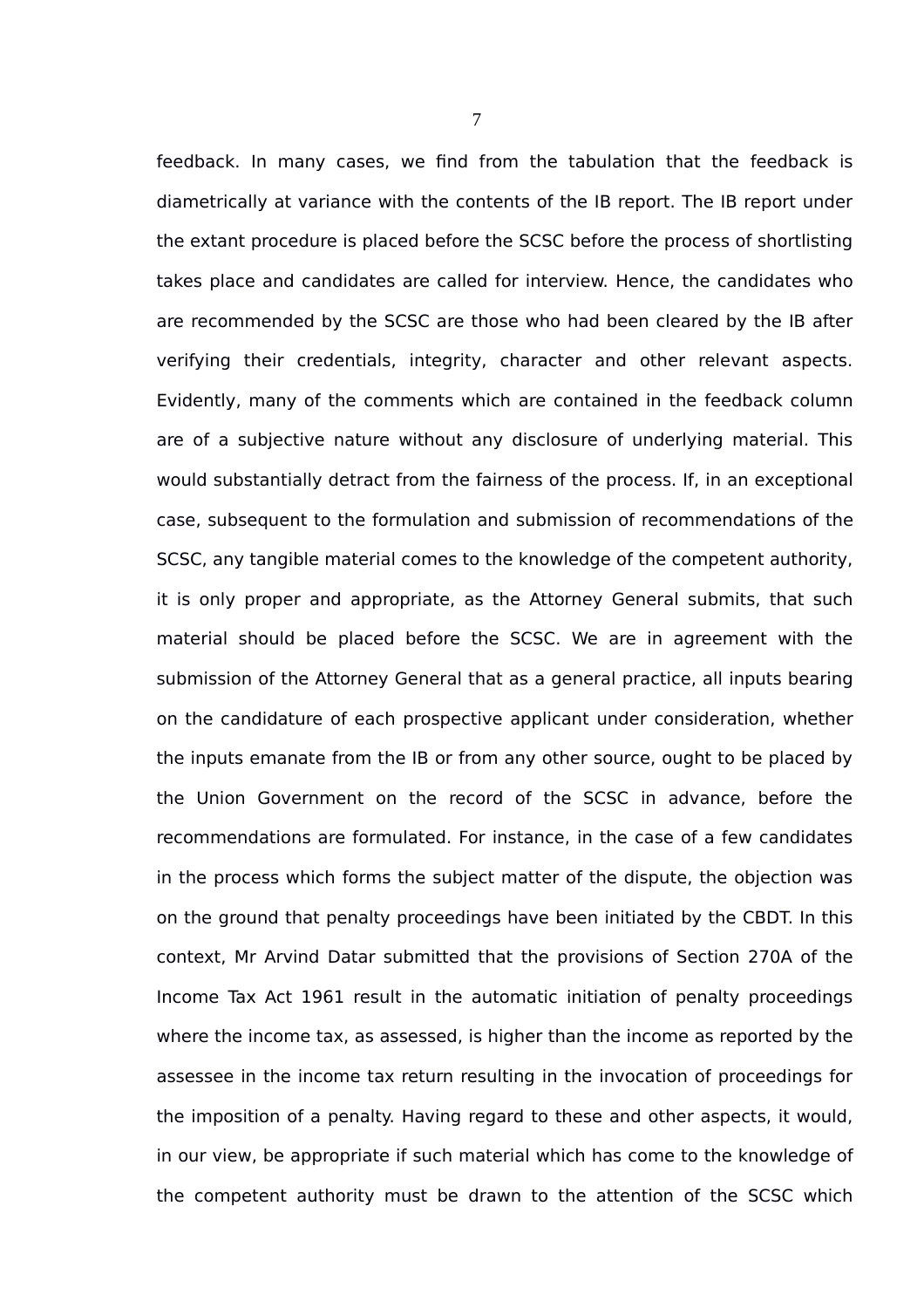would then be in a position to determine as to whether any modification of its original recommendation is necessitated by such facts as have come on the record subsequent to its recommendations. This can happen only in exceptional situations. In the generality of cases, all material must be placed in advance before the SCSC. It must be emphasized that the SCSC, which is chaired by a Judge of the Supreme Court also consists of two Secretaries of the Union Government. A comprehensive exercise is conducted by the Committee, inter alia, involving calling for inputs from the IB, verifying the record of each candidate and conducting personal interaction. Hence, all such inputs, as are available with the Government, must be placed before the SCSC in advance. In an exceptional situation, where certain material comes to light after the submission of the recommendations, that must also be drawn to the attention of the SCSC so as to enable it to consider whether any modification of its recommendations is necessary.

13. In view of the above discussion, we are of the considered view that the feedback which has been tabulated in the file note before the competent authority must be placed before the SCSC so as to enable it to consider whether any modification in the terms of its recommendations is warranted. If the feedback is based on any tangible underlying material, such material should be placed before the SCSC. The Union Government shall carry out this exercise and place all the relevant material before the SCSC within a period of one week from the date of this judgment. We would request that a meeting of the SCSC may be convened thereafter so that a final decision can be arrived at on whether any modification in the terms of the recommendations is warranted. The recommendations of the SCSC shall be processed by the Union Government and the court shall be apprised of the decision which has been taken.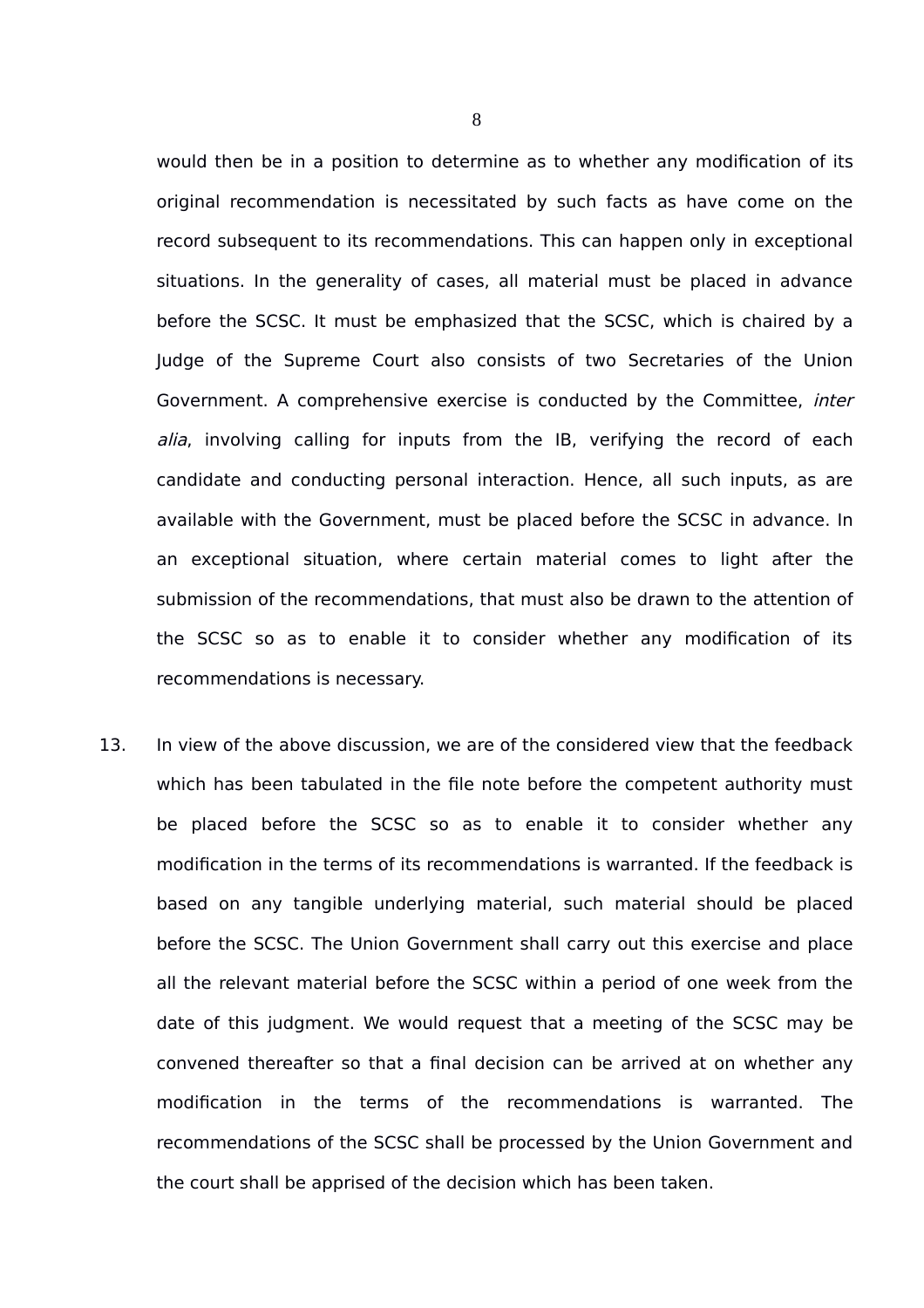14. Before concluding, it would be necessary to refer to one other aspect. In the affidavit which has been filed by the Secretary to the Department of Legal Affairs, the following tabulation of the pendency position before the ITAT has been adverted to:

| "Year<br>(April to March) | Institution | <b>Disposal</b> | Pendency at the end<br>of year |
|---------------------------|-------------|-----------------|--------------------------------|
| 2016-17                   | 48800       | 48385           | 92386                          |
| 2017-18                   | 50222       | 49791           | 92817                          |
| 2018-19                   | 51154       | 51766           | 92205                          |
| 2019-20                   | 45842       | 50031           | 88016                          |
| 2020-21                   | 9515        | 30971           | 66560                          |
| 2021-22                   | 16254       | 32388           | 50426"                         |

- 15. The Attorney General, while placing the above tabulation during the course of the submission, has adverted to the fact that the pendency before the ITAT which stood at 92,386 at the end of 2016-2017 has witnessed a reduction to 50,426 at the end of 2021-2022.
- 16. Responding to the above tabulation, both Mr R Basant and Mr Arvind Datar have submitted that the above reduction is largely due to the following reasons:
	- (i) Disposal of appeals attributable to the Vivad Se Vishwas Scheme;
	- (ii) Withdrawal of appeals as a result of the enhancement of the tax threshold; and
	- (iii) Nearly 5.5 lakh appeals are pending before the CIT (Appeals) and once these appeals are disposed of, the transient reduction in the pendency figures of the ITAT will undergo a substantial change.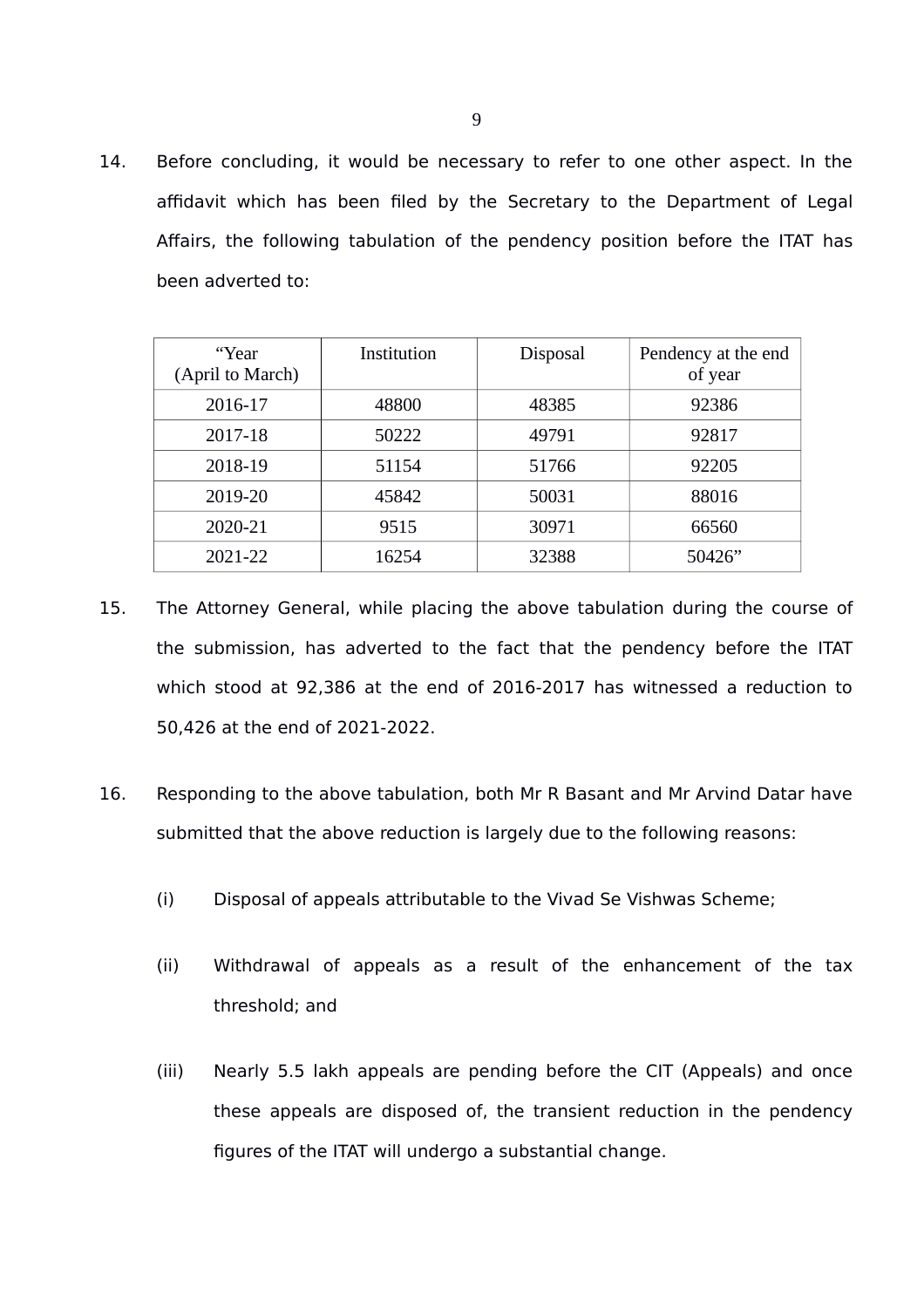- 17 At this stage, since no decision has been taken by the Union Government on the appropriate strength for the ITAT, it is not necessary for the Court to render any finding, on this aspect.
- 18 Having devoted our anxious consideration to the issue as to whether the exercise of contempt jurisdiction is warranted, we are of the view that it would not be expedient in the interests of justice to pursue proceedings under the contempt jurisdiction. The Contempt Petition shall, however, be re-numbered as an interlocutory application. The vacancies in the ITAT shall be duly filled up so as to enable the ITAT to function effectively.
- 19 These proceedings be listed before the Court on 12 July 2022 so that the Court can be apprised of the final decision which has been taken by the competent authority after the submission of the recommendations of the SCSC and the appointment orders which have been issued.
- 20 The submissions of the learned *amicus curiae* which remain to be debated upon shall be open for consideration at the final hearing.

 **…………...…...….......………………........J. [Dr Dhananjaya Y Chandrachud]**

**…..…..…....…........……………….…........J. [Pamidighantam Sri Narasimha]**

**New Delhi; May 17, 2022 -S-**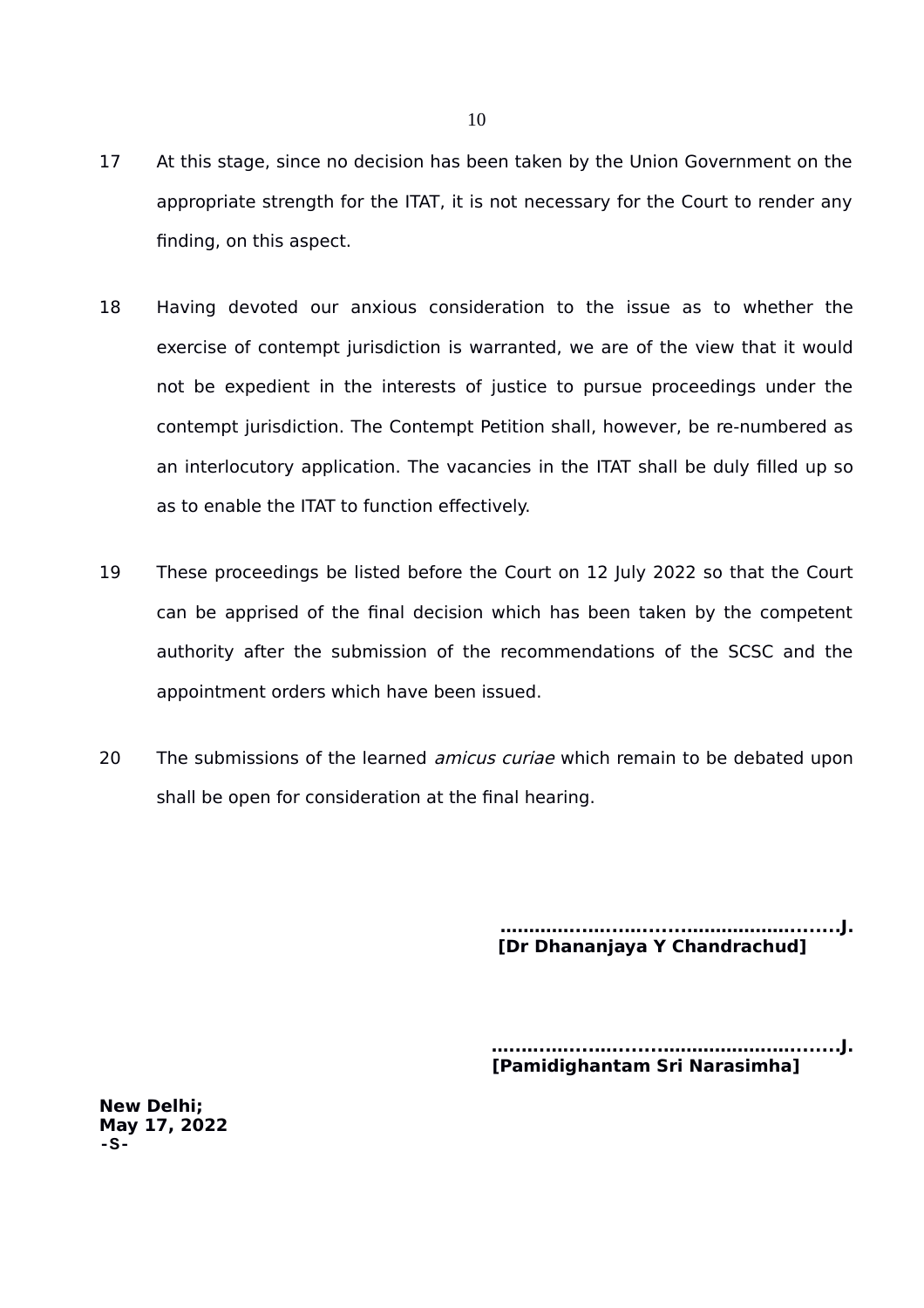**ITEM NO.3 COURT NO.4 SECTION PIL-W**

 **S U P R E M E C O U R T O F I N D I A RECORD OF PROCEEDINGS**

**Writ Petition(s)(Civil) No(s).1018/2021**

**MADRAS BAR ASSOCIATION Example 20 Petitioner(s)** 

 **VERSUS**

UNION OF INDIA & ANR.

**(WITH IA No 42931 of 2022)**

**(ONLY CONTEMPT PETITION (C) NO. 708 OF 2021 TO BE LISTED ON 17.5.2022 IN VIEW OF ORDER DTD. 11.05.2022. )**

**WITH CONMT.PET.(C) No. 708/2021 in W.P.(C) No. 502/2021 (PIL-W)**

**(IA No. 125229/2021 - AMENDMENT OF THE PETITION)**

**Date : 17-05-2022 This petition was called on for hearing today.**

**CORAM :** 

 **HON'BLE DR. JUSTICE D.Y. CHANDRACHUD HON'BLE MR. JUSTICE PAMIDIGHANTAM SRI NARASIMHA**

> **Mr. Arvind P. Datar, Sr. Adv. (A.C.) Mr. Rahul Unnikrishnan, Adv. Mr. T. V. S. Raghavendra Sreyas, AOR Mr. Naveen Hegde, Adv.**

| For Petitioner(s) | Mr. R. Basant, Sr. Adv. |
|-------------------|-------------------------|
|                   | Mr. Mahesh Thakur, AOR  |
|                   | Mr. Ajay Kanojiya, Adv. |
|                   | Mr. Vipasha Singh, Adv. |
|                   | Mr. Akshay Sahay, Adv.  |
|                   |                         |

|  |  | For Respondent(s) Mr. K.K. Venugopal, AG |
|--|--|------------------------------------------|
|  |  | Mr. Tushar Mehta, SG                     |
|  |  | Mr. K.M. Nataraj, ASG                    |
|  |  | Mr. Balbir Singh, ASG                    |
|  |  | Mr. Kanu Agrawal, Adv.                   |
|  |  | Mr. Saurabh Mishra, Adv.                 |
|  |  | Mr. Vanshaja Shukla, Adv.                |
|  |  | Ms. Priyanka Das, Adv.                   |
|  |  | Ms. Chinmayee Chandra, Adv.              |
|  |  | Mr. Ankur Talwar, Adv.                   |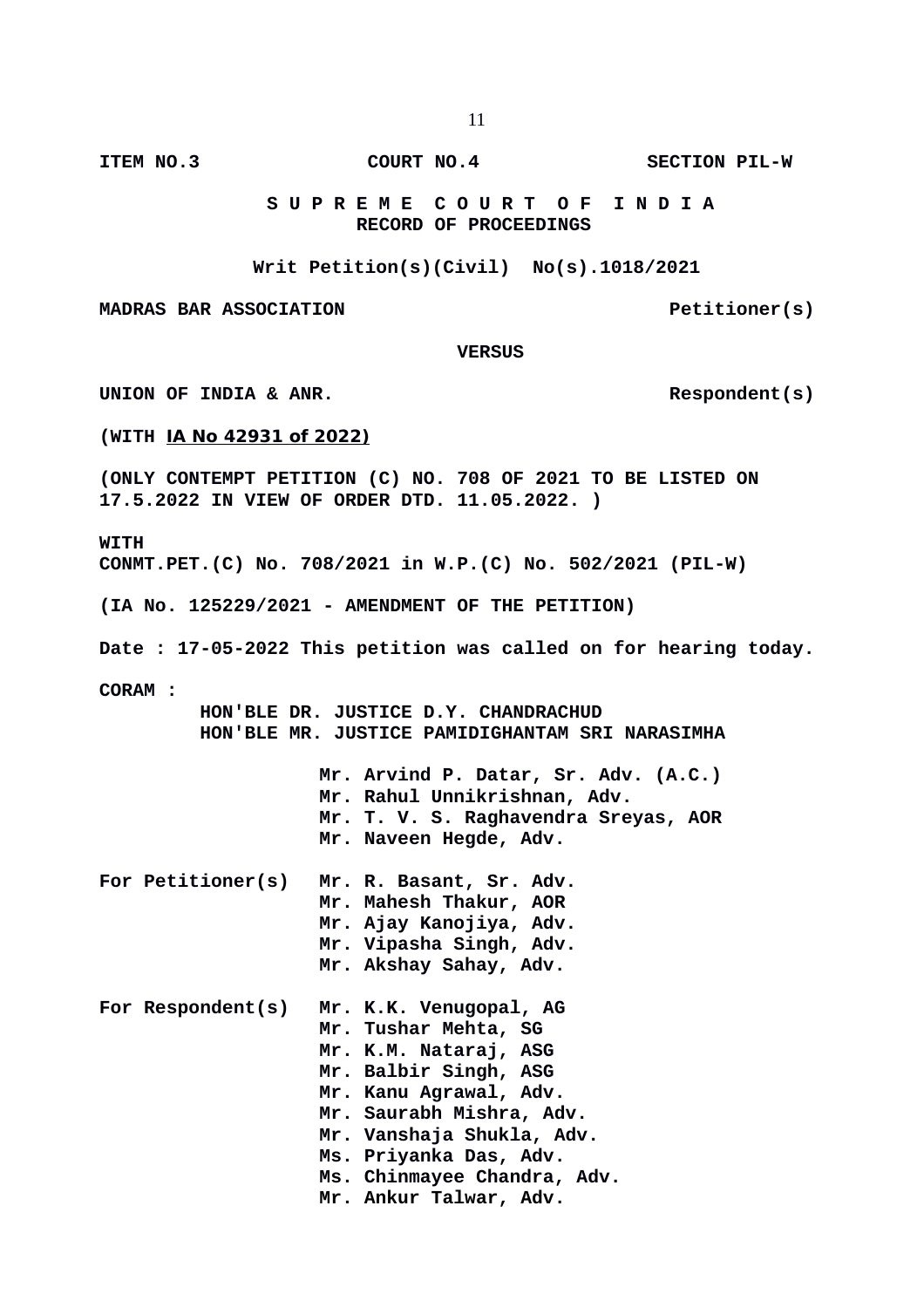**Mr. Rajat Nair, Adv. Mr. Siddhanth Kohli, Adv., Ms. Suhashini Sen, Adv. Ms. Shraddha Deshmukh, Adv. Mr. Zoheb Hossain, Adv. Mr. Arvind Kumar Sharma, AOR Mr. Raj Bahadur Yadav, AOR Mr. Kartik Seth, Adv. Ms. Shriya Gilhotra, Adv. Ms. Garima Saxena, Adv. Mr. Sahil Nagpal, Adv. For M/S. Chambers Of Kartik Seth, AOR Ms. Sakshi Kakkar, AOR Mr. Sakti Singh, Adv. Mr. Anmol Srivastav, Adv. Ms. Urvashi Arya, Adv. Mr. Jasmeet Singh, AOR Mr. Rupesh Kumar, AOR Mr. Tarun Gupta, AOR Mr. Anil Kumar Sangal, Sr. Adv. Mr. Siddharth Sangal, AOR Ms. Nilanjani Tandon, Adv. Ms. Garima Bajaj, AOR Mr. Vikas Jain, Adv.**

#### **UPON hearing the counsel the Court made the following O R D E R**

#### **CONMT.PET.(C) No. 708/2021 in W.P.(C) No. 502/2021**

1 In terms of the signed reportable judgment, we are of the view that it would not be expedient in the interests of justice to pursue proceedings under the contempt jurisdiction. The Contempt Petition shall, however, be re-numbered as an interlocutory application. The vacancies in the ITAT shall be duly filled up so as to enable the ITAT to function effectively.

12